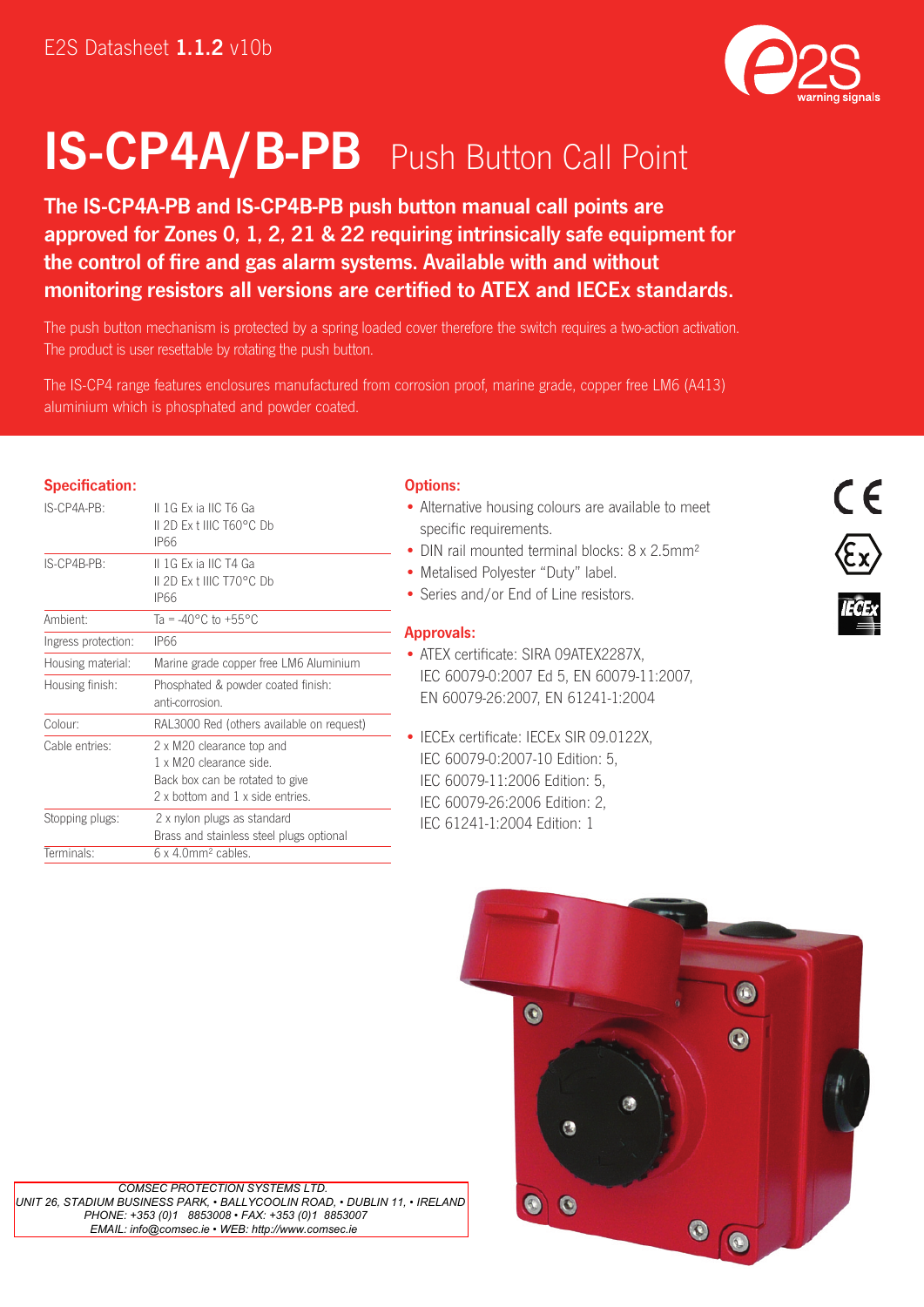

## Versions:

| Version:   | Category:                                 | <b>Input Parameters:</b> | <b>Monitoring Resistors:</b> | Terminals:                      | <b>Cable entries:</b> | Weight:  |
|------------|-------------------------------------------|--------------------------|------------------------------|---------------------------------|-----------------------|----------|
| IS-CP4A-PB | II 1G Ex ia IIC T6 Ga                     | $Ui = 30V$               | Ν                            | $6 \times 4$ mm <sup>2</sup>    | 2 x M20 Top/Bottom    | $0.8$ Kg |
|            | IL2D Ex LIIIC T60°C Db                    | $I = 500mA$              |                              |                                 | 1 x M20 Left/Right    |          |
|            | <b>IP66</b>                               | $Pi = 1.1W$              |                              |                                 |                       |          |
|            | Ta = -40 $^{\circ}$ C to +55 $^{\circ}$ C | $Ci = 0$                 |                              |                                 |                       |          |
|            |                                           | $Li = 0$                 |                              |                                 |                       |          |
|            |                                           |                          |                              |                                 |                       |          |
| IS-CP4B-PB | IL1G Exia IIC T4 Ga                       | $U_i = 30V$              | Υ                            | $6 \times 4$ mm <sup>2</sup> or | 2 x M20 Top/Bottom    | $0.8$ Kg |
|            | IL2D Ex t IIIC T70°C Db                   | $I = 500mA$              |                              | $8 \times 2.5$ mm <sup>2</sup>  | 1 x M20 Left/Right    |          |
|            | <b>IP66</b>                               | $Pi = 1.1W$              |                              | DIN rail                        |                       |          |
|            | Ta = -40 °C to +55 °C                     | $Ci = 0$                 |                              |                                 |                       |          |
|            |                                           | $Li = 0$                 |                              |                                 |                       |          |

## Part Codes:

| Type:      | Terminals:                                                                | Duty Label:                                                               | Colour:                                                       | E.O.L Resistor:                                                          | <b>Series Resistor:</b>                                                  |
|------------|---------------------------------------------------------------------------|---------------------------------------------------------------------------|---------------------------------------------------------------|--------------------------------------------------------------------------|--------------------------------------------------------------------------|
| IS-CP4A-PB | <b>ST</b>                                                                 | <b>NL</b>                                                                 | <b>RD</b>                                                     | ExxxR                                                                    | <b>SxxxR</b>                                                             |
| IS-CP4B-PB | DR                                                                        | DL                                                                        |                                                               |                                                                          |                                                                          |
|            | ST: Standard<br>DR: DIN rail<br>'DR' option<br>only on IS-CP4B<br>version | NL: No label (std)<br>DL: Duty Label<br>Specify content<br>when ordering. | RD: Red (std)<br>Contact sales<br>for other<br>colour options | xxx: Res. value<br>e.g.: $E470R$<br>Only available on<br>IS-CP4B version | xxx: Res. value<br>e.g.: $S2K2R$<br>Only available on<br>IS-CP4B version |

e.g. IS-CP4A-PB-ST-NL-RD : IS-CP4A Push Button call point with standard terminals and no duty label. Red housing e.g. IS-CP4B-PB-DR-NL-RD-24V-E470R : IS-CP4B Push Button call point with DIN rail terminals, no duty label, 24V supply voltage

with a 470 Ohm end of line resistor. Red housing.

 *COMSEC PROTECTION SYSTEMS LTD. UNIT 26, STADIUM BUSINESS PARK, • BALLYCOOLIN ROAD, • DUBLIN 11, • IRELAND PHONE: +353 (0)1 8853008 • FAX: +353 (0)1 8853007 EMAIL: info@comsec.ie • WEB: http://www.comsec.ie*



E2S, Impress House, Mansell Road, London, UK, W3 7QH Telephone +44 20 8743 8880 www.e2s.com

.<br>No liability is accepted for any consequence of the use of this document. The technical specification of this unit is subject to change without notice due to our policy<br>of continual product development. All dimensions ar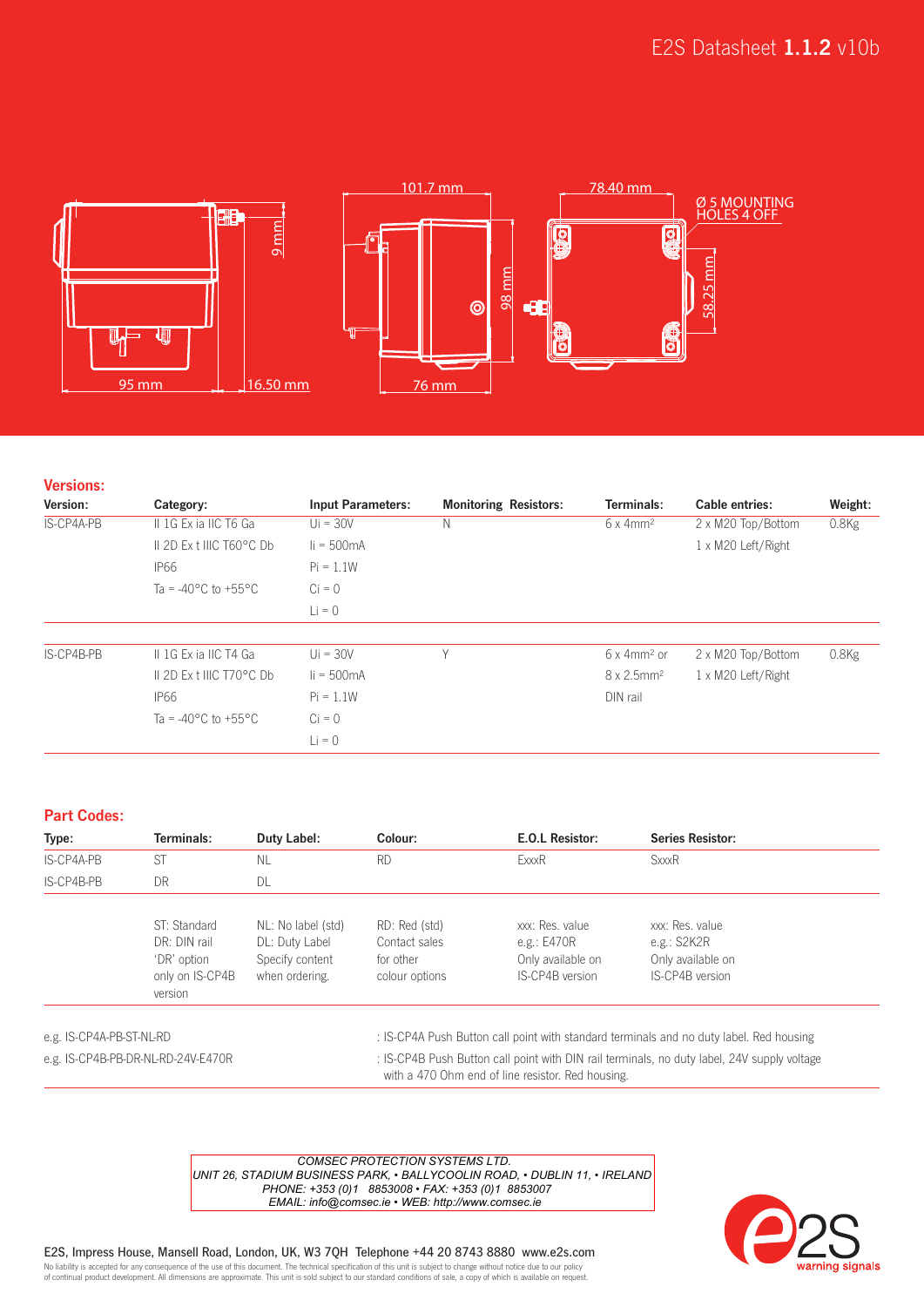

# INSTRUCTION MANUAL IS-CP4A-PB Push Button Manual Call Point For use in Flammable Gas and Dust Atmospheres

# **IS-CP4A-PB**

**Manual Call Point – Push Button For use in Flammable Gas and Combustible Dust Atmospheres** 



### **1) Introduction**

The IS-CP4A-PB is a push button manual call point which is certified intrinsically safe to the European and International Gas and Dust standards. The unit meets the requirements of the ATEX directive 94/9/EC and IECEx scheme.

The call point can be used in hazardous areas where potentially flammable gas and dust atmospheres may be present.

The IS-CP4A-PB has no monitoring resistors. The units are Group II, EPL (equipment protection level) Ga. The equipment is certified 'Ex ia IIC T6 Ga' and as such may be used in Zones 0, 1 and 2 with flammable gases and vapours with gas groups IIA, IIB & IIC and temperature classes T1, T2, T3, T4, T5 and T6.

These units are also Group III, EPL Db. The equipment is certified 'Ex t IIIC T60ºC Db' and as such may be used in Zones 21 and 22 for combustible dusts groups IIIA, IIIB & IIIC.

The equipment needs to be installed with ATEX and/or IECEx certified Zener Barriers or Galvanic Isolators

**2) Marking** 

All units have a rating label, which carries the following important information:-

Unit Type No.: IS-CP4A-PB Manual Call Point

Code: Ex ia IIC T6 Ga Ex t IIIC T60 ºC Db IP66  $-40^{\circ}$ C <= Ta <= +55°C

Input Voltage: Dust Protection Ex t AC voltage 250V Max Current 5.0A Max DC voltage 56V Max Current 1.0A Max

Input Voltage: Gas Protection Ex ia Ui=30V Ii=500mA Pi=1.1W Ci=0 Li-0

Certificate No.: SIRA 09ATEX2287X IECEx SIR 09.0122X

Epsilon x:  $\langle \mathsf{C}_{\infty} \rangle$  II 1G2D

CE Marking Notified body No.  $\left( \begin{array}{ccc} \leftarrow & 0518 \end{array} \right)$ 

Year/Serial No. i.e. 10/1CP4APB000001

WARNING - DO NOT OPEN WHEN AN **EXPLOSIVE ATMOSPHERE MAY BE PRESENT** 

## **3) Type Approval Standards**

The beacon has an EC Type examination certificate issued by SIRA and have been approved to the following standards:-

EN 60079-0:2006 / IEC 60079-0:2004 EN 60079-0:2009 / IEC 60079-0:2007-10 EN 60079-11:2007 / IEC 60079-11:2006 EN 60079-26:2007 / IEC 60079-26:2006

EN 61241-1:2004 / IEC 61241-1:2004

The equipment is certified for use in ambient temperatures in the range -40 $^{\circ}$ C to +55 $^{\circ}$ C and shall not be used outside this range.



The push button unit can be tested without the need to replace any element.

To test, lift the cover lift flap to reveal the push button. The button should be pressed into the body to activate the unit and place it into the operated condition.



The call point switch will now change over it's contacts to operate the alarm.



Once testing is complete the unit needs to be reset

Rotate the push button anticlockwise by an angle of 55º, see guide alignment marks on button and cover, shown below (1). The push button should

Ensure that the push button has also twisted back clockwise by  $55^\circ$  to its original position see guide marks on button and cover, shown below (2).

from the operated condition.

The unit is now reset.

pop back up to its original position.

1. On operated unit 2. Button should pop<br>Twist push button up and twist back to Twist push button  $\mu$  and twist back to<br>Anticlockwise 55 $\degree$  original position to reset



Note: use alignment marks circled to indicate the push button's status /position.

original position

 $\circ$  6

Unit currently shown as 'standby condition'

Resetting an operated unit is the same as resetting a tested unit.

European Safety Systems Ltd. Impress House, Mansell Road, Acton, London W3 7QH COMSEC PROTECTION SYSTEMS LTD. Same and sales@e2s.com Tel: +44 (0)208 743 8880<br>Document D150-00-601-IS Issue A 07-05-10 composited and acton, L Document D150-00-601-IS Issue A 07-05-10 Sheet 1 of 2 www.e2s.com Fax +44 (0)208 740 4200 *UNIT 26, STADIUM BUSINESS PARK, • BALLYCOOLIN ROAD, • DUBLIN 11, • IRELAND*

 *COMSEC PROTECTION SYSTEMS LTD. PHONE: +353 (0)1 8853008 • FAX: +353 (0)1 8853007 EMAIL: info@comsec.ie • WEB: http://www.comsec.ie*